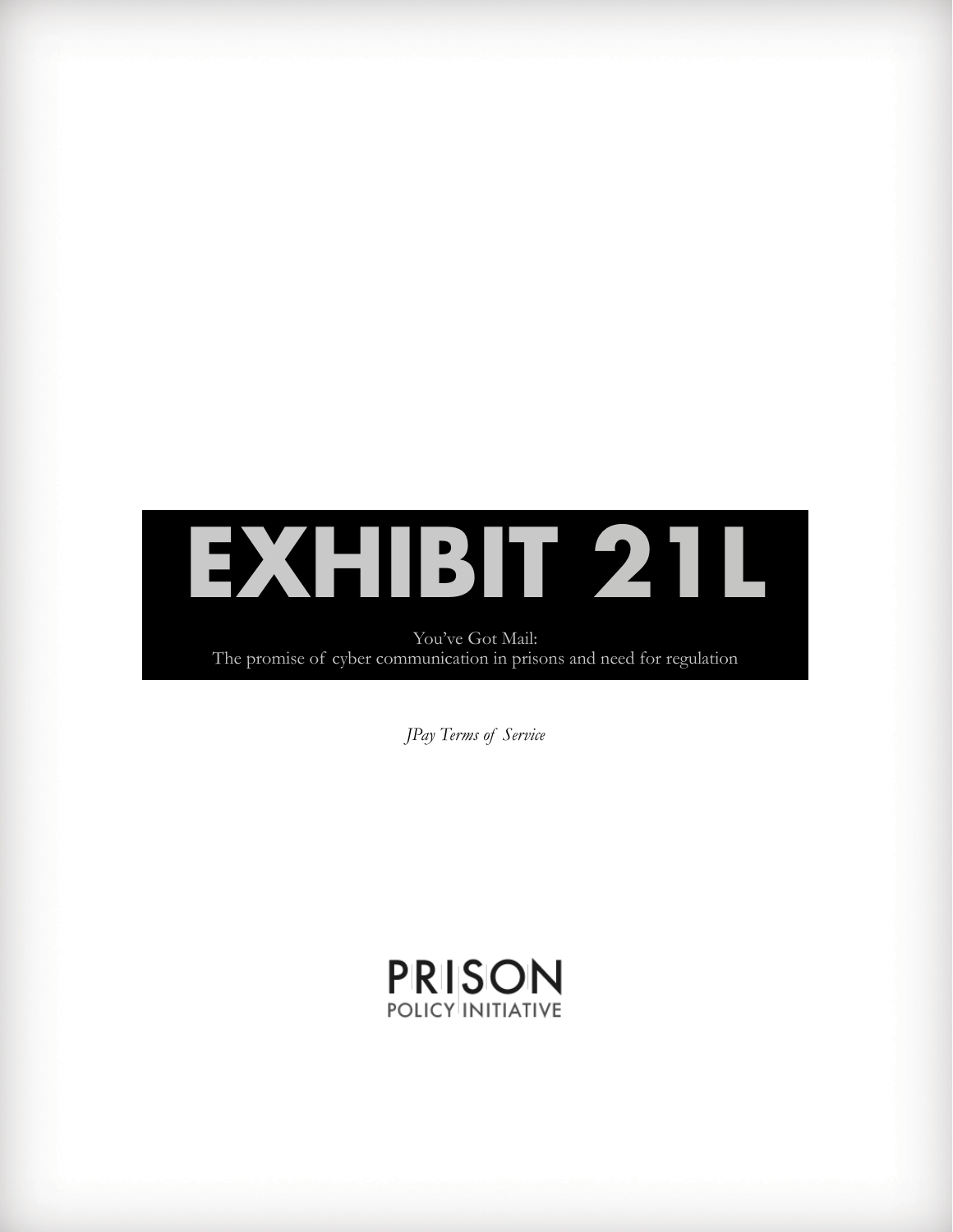## **Email Terms of Service**

## **Before you purchase postage, you must read and agree to this Email Terms of Service ("Terms of Service") and any future amendments.**

- **1. NOTICE.** JPay may amend this Terms of Service at any time by posting a revised version on our website. The revised version will be effective at the time we post it. We last modified this Terms of Service on December 16, 2015. In the event of an inconsistency between this Terms of Service and either JPay's Payments Terms of Service or the JPay Privacy Policy , this Terms of Service shall control. Nothing in this Terms of Service shall be deemed to confer any third party rights or benefits.
- **2. SERVICE.** The JPay Email Service (the "Service") allows you to send a message to an inmate at a correctional institution (any such correctional institution, the "Client"). For certain Clients, the Service allows you to include a photo or video attachment with your message for additional postage (i.e. stamps). Messages may be sent via www.JPay.com or the JPay Mobile App. To send a message and attachment, you must purchase postage with a credit card or debit card (collectively "Bank Card"). You will be required to provide JPay with certain information to allow us, among other things: to verify your identity; to verify the inmate's identity; to receive appropriate Bank Card authorization; and any other information JPay's Clients shall require. Please refer to JPay's Privacy Policy for information concerning JPay's use of this information.
- **3. PROPER USE.** You agree that you are responsible for your own communications and for any consequences thereof. You agree that you will use the Service in compliance with all applicable local, state and federal laws, rules and regulations, including any laws regarding the transmission of technical data exported from your country of residence. You are fully responsible for maintaining the confidentiality of your account information including your username and password. You agree to notify JPay of any unauthorized use of your password or account or any other breach of security. You shall not, shall not agree to, and shall not authorize or encourage any third party to: (i) use the Service to transmit any content that is unlawful, defamatory, harassing, abusive, fraudulent, obscene, or is otherwise objectionable as reasonably determined by Client; (ii) transmit any content that infringes upon another party's intellectual property rights or other proprietary, contractual or fiduciary rights or obligations; (iii) prevent others from using the Service; (iv) use the Service for any fraudulent or inappropriate purpose; or (v) act in any way that violates JPay's policies, as may be revised from time to time. Violation of any of the foregoing may result in non-delivery of the message and/or attachment, immediate termination of your account without refund and may subject you to state and federal penalties and other legal consequences. JPay reserves the right, but shall have no obligation, to investigate your use of the Service in order to determine whether a violation of this Terms of Service has occurred or to comply with any applicable law, regulation, legal process or governmental request.
- **4. CONTENT OF THE SERVICE.** JPay and the Client reserve the right to access, read, preserve, and disclose any information as it reasonably believes is necessary to (a) detect, prevent, or otherwise address fraud or security issues (including, without limitation, the filtering of messages and attachments), (b) satisfy any applicable law, regulation, legal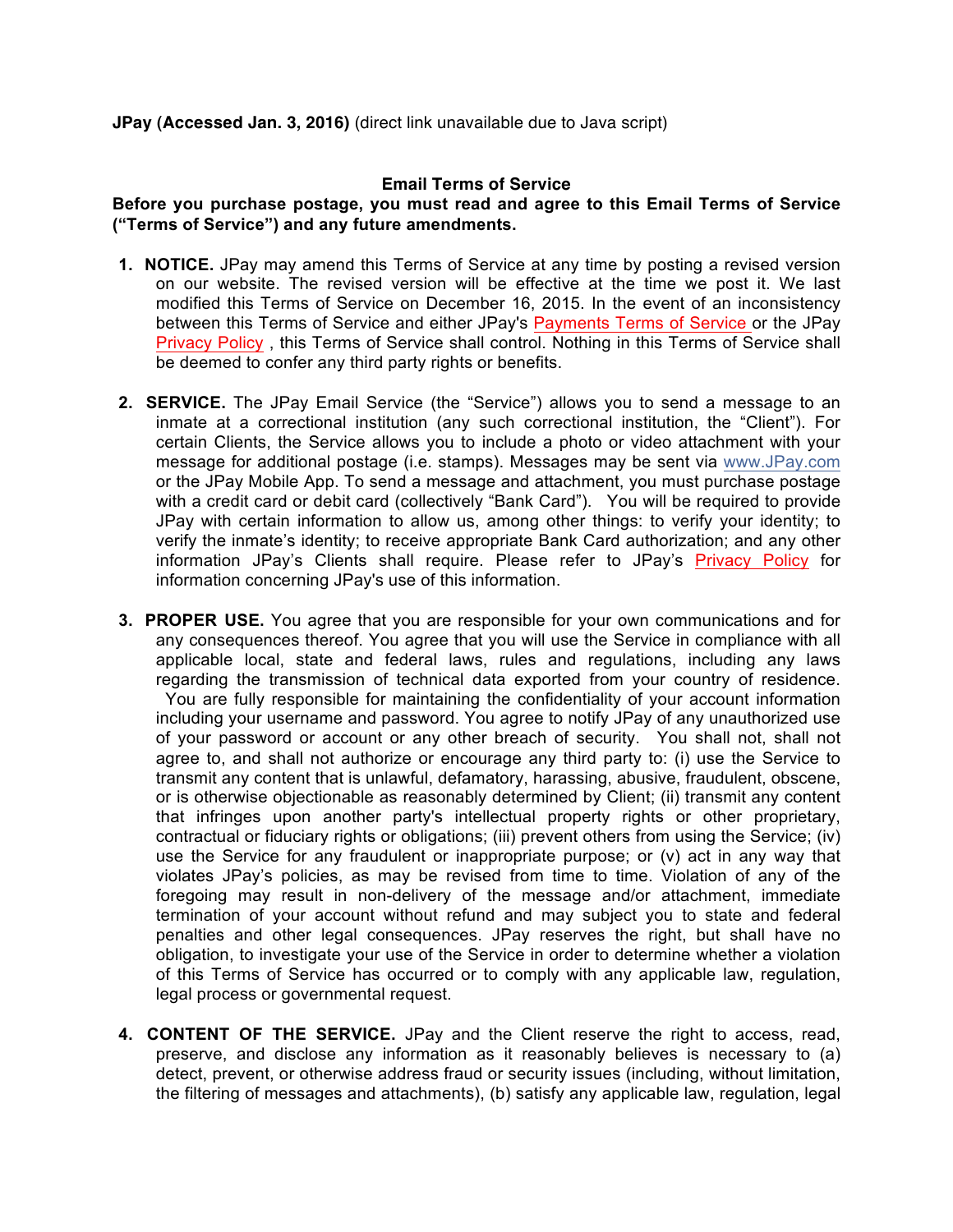process or governmental request, (c) enforce this Terms of Service, including investigation of potential violations hereof, (d) respond to user support requests, or (e) protect the rights, property or safety of JPay and its Clients. JPay will not be responsible or liable for the exercise or non-exercise of its rights under this Terms of Service. Please note that the Service should not be used by attorneys to communicate with inmates as the mail will not be treated as confidential.

- **5. INTELLECTUAL PROPERTY RIGHTS.** You acknowledge that JPay owns all right, title and interest in and to the Service, including without limitation all intellectual property rights (the "JPay Rights"), and such JPay Rights are protected by U.S. and international intellectual property laws. Accordingly, you agree that you will not copy, reproduce, alter, modify, or create derivative works from the Service. The JPay Rights include rights to (i) the Service developed and provided by JPay; and (ii) all software associated with the Service.
- **6. REFUNDS.** All postage is non-refundable. Unused postage will not be refunded. Should the Client refuse to distribute a message or attachment to an inmate, no refund or replacement postage will be given.
- **7. LIABILITY.** Under some circumstances, a Client may refuse to distribute a message or attachment to an inmate. In such cases, neither JPay nor the Client will be responsible to you. If a message is sent to an inmate who has been relocated to a community correction facility, paroled or discharged, the message may not be distributed to the inmate. In such cases, neither JPay nor the Client will be responsible to you.
- **8. TERMINATION.** You may terminate your use of the Service with or without cause at any time by providing written notice to JPay at the following address: 12864 Biscayne Blvd. #243, Miami, FL 33181 or via email at support@jpay.com. JPay may at any time and for any reason, without prior notice, terminate the Service, terminate this Terms of Service, or terminate your account. In the event of termination, your account will be disabled and you may not be granted access to your account or other content contained in your account. JPay will notify you of any such termination, which shall be effective immediately upon JPay's delivery of such notice. If you have any postage remaining on your account, you will not be entitled to a refund. Sections 3, 4, 5, 11 and 12 of this Terms of Service shall survive such termination.
- **9. EXPIRATION.** Postage does not expire.
- **10. NOTICE TO JPAY.** Notice to JPay must be sent to either: JPay Inc., 12864 Biscayne Blvd. Suite 243 Miami, FL 33181 or support@jpay.com.
- **11. GOVERNING LAW.** This Agreement and the rights of the parties hereunder shall be governed by and construed in accordance with the laws of the State of Florida, exclusive of conflict or choice of law rules.

## **12. DISPUTE RESOLUTION.**

a) Any dispute, claim or controversy among the parties arising out of or relating to this Agreement ("Dispute") shall be finally resolved by and through binding arbitration administered by JAMS pursuant to its Comprehensive Arbitration Rules and Procedures and in accordance with the Expedited Procedures in those Rules (the "JAMS Rules"), provided that failure to adhere to any of the time limits set forth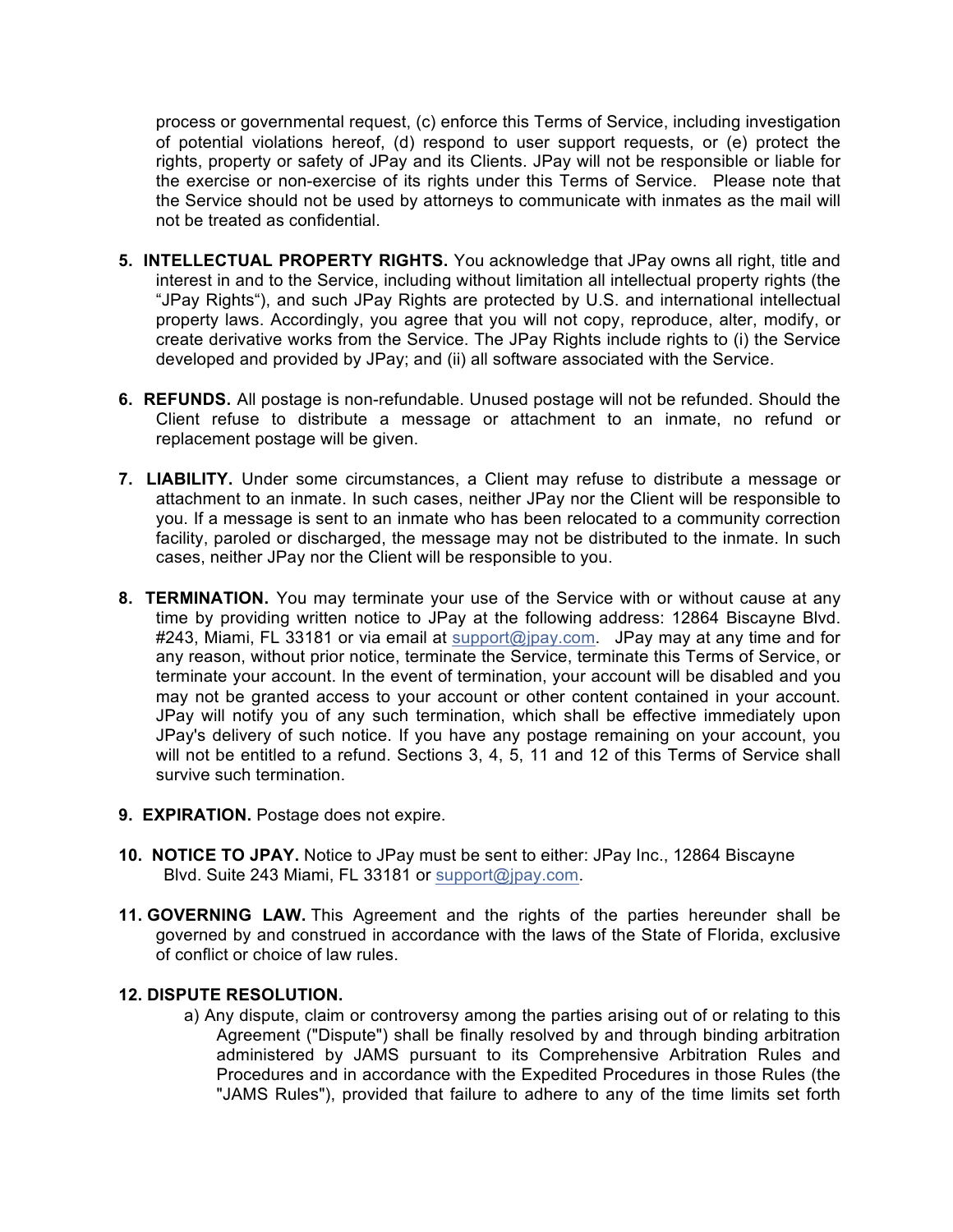therein shall not be a basis for challenging the award. Both the foregoing agreement of the parties to arbitrate any and all Disputes, and the results, determinations, findings, judgments and/or awards rendered through any such arbitration, shall be final and binding on the parties and may be specifically enforced by legal proceedings in any court of competent jurisdiction.

- b) The arbitration shall be conducted by three arbitrators. Each party shall select one arbitrator within 30 days of commencement of the arbitration, failing which, upon request of any party, JAMS shall appoint such arbitrator. The third arbitrator, who shall serve as Chairperson of the arbitral panel, shall be appointed by JAMS pursuant to Rule 15 of the JAMS Rules. The arbitrators must apply the terms of this arbitration agreement, including without limitation, the waiver of class-wide arbitration set forth below.
- c) The place of arbitration shall be Miami, Florida.
- d) The cost of the arbitration proceeding, including, without limitation, each party's attorneys' fees and costs, shall be borne by the unsuccessful party or, at the discretion of the arbitrators, may be prorated between the parties in such proportion as the arbitrators determine to be equitable and shall be awarded as part of the award.
- e) The arbitration provisions set forth herein, and any arbitration conducted thereunder, shall be governed exclusively by the Federal Arbitration Act, Title 9 United States Code, to the exclusion of any state or municipal law of arbitration.
- f) RESTRICTIONS ON ARBITRATION: ALL DISPUTES, REGARDLESS OF THE DATE OF ACCRUAL OF SUCH DISPUTE, SHALL BE ARBITRATED ON AN INDIVIDUAL BASIS. YOU ARE WAIVING YOUR RIGHT TO PARTICIPATE IN A CLASS ACTION LAWSUIT, AND TO CERTAIN DISCOVERY AND OTHER PROCEDURES THAT ARE AVAILABLE IN A LAWSUIT. YOU AND JPAY AGREE THAT THE ARBITRATORS HAVE NO AUTHORITY TO ORDER CONSOLIDATION OR CLASS ARBITRATION OR TO CONDUCT CLASS-WIDE ARBITRATION PROCEEDINGS, AND ARE ONLY AUTHORIZED TO RESOLVE THE INDIVIDUAL DISPUTES BETWEEN YOU AND JPAY ALONE. FURTHER, YOU WILL NOT HAVE THE RIGHT TO CONSOLIDATION OR JOINDER OF INDIVIDUAL DISPUTES OR ARBITRATIONS, TO HAVE ANY DISPUTE ARBITRATED ON A CLASS ACTION BASIS, OR TO PARTICIPATE IN A REPRESENTATIVE CAPACITY OR AS A MEMBER OF ANY CLASS PERTAINING TO ANY CLAIM SUBJECT TO ARBITRATION.
- g) THE VALIDITY, EFFECT, AND ENFORCEABILITY OF THE FOREGOING WAIVER OF CLASS ACTION LAWSUIT AND CLASS-WIDE ARBITRATION, IF CHALLENGED, ARE TO BE DETERMINED SOLEY AND EXCLUSIVELY BY FEDERAL DISTRICT COURT LOCATED IN THE SOUTHERN DISTRICT OF FLORIDA OR FLORIDA STATE COURT IN MIAMI-DADE COUNTY AND NOT BY JAMS OR ANY ARBITRATOR. WITHOUT WAIVING THE RIGHT TO APPEAL SUCH DECISION, SHOULD ANY PORTION OF SECTION 12(F) BE STRICKEN FROM THIS AGREEMENT OR DEEMED OTHERWISE INVALID OR UNENFORCEABLE, THEN THIS ENTIRE SECTION 12 (OTHER THAN THIS SENTENCE) SHALL BE STRICKEN FROM THIS AGREEMENT AND INAPPLICABLE, AND ANY AND ALL DISPUTES SHALL PROCEED IN FEDERAL DISTRICT COURT LOCATED IN THE SOUTHERN DISTRICT OF FLORIDA OR FLORIDA STATE COURT IN MIAMI-DADE COUNTY AND BE DECIDED BY A JUDGE, SITTING WITHOUT A JURY, ACCORDING TO APPLICABLE COURT RULES AND PROCEDURES, AND NOT AS A CLASS ACTION LAWSUIT.